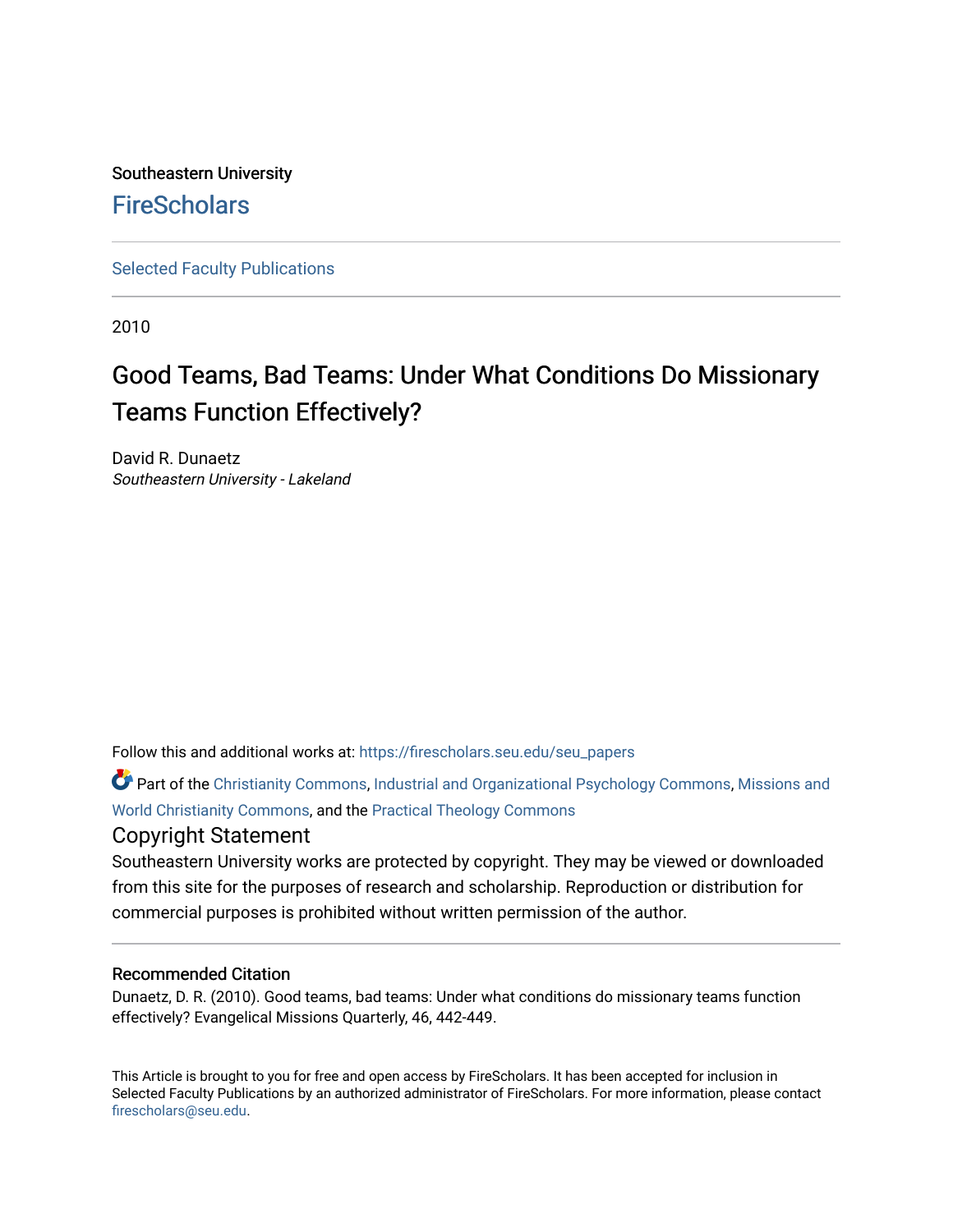# **Good Teams, Bad Teams: Under What Conditions Do Missionary Teams Function Effectively?** David R. Dunaetz

Teamwork in missions sounds like a good idea. Both Jesus and Paul worked in teams. Young people considering long-term missions can be more easily encouraged to leave the comforts of North America behind if they believe they'll be part of a team of like-minded missionaries. Missionary teams have the ability to provide community and fellowship in parts of the world where Christians are not likely to be warmly welcomed. Teams sound like a wonderful idea.

In reality, a missionary team can become a nightmare. Rather than being communities with members focused on loving one another and effectively carrying out the Great Commission, teams can lose their original focus and simply maintain the status quo or may even become focused on protecting a missionary's ego, generating only enough missionary activity to produce a stream of fundraising prayer letters.

Team problems aren't limited to mission work. Patrick Lencioni (2002) has described how team dysfunction occurs in every field. He argues that teams will be dysfunctional unless they have five essential elements: trust, task conflict, commitment to group decisions, accountability, and group goals. As a former church-planting missionary in France and as an organizational scientist, my purpose in writing this article is to present a summary of the empirical evidence (i.e., experimentally tested) that either supports

the claim that these elements are necessary or qualifies under what conditions these elements are necessary for teams to be effective. I believe the experimental evidence supports the idea that these elements, under certain conditions, promote team effectiveness. I also believe the results support biblical principles, provide insight into human nature, and are especially relevant to missionary teams.

#### **Trust**

Trust occurs when one team member believes that another team member will do something that the first one believes is good and important even when the first one cannot monitor or control the second (Mayer, Davis, and Schoorman 1995, 709- 734). It is a very domain-specific quality. For example, one missionary may trust another to preach a sermon that is biblical, culturally appropriate, and motivating, but he or she may not trust that same missionary to do the field accounting. The gift-set necessary for good preaching is quite different than the gift-set necessary for good accounting.

Trust develops when there is demonstrated competence in a domain, and it grows when a missionary demonstrates concern for the welfare of other missionaries, when there is a clear commitment to group decisions, when there is increased communication, and when the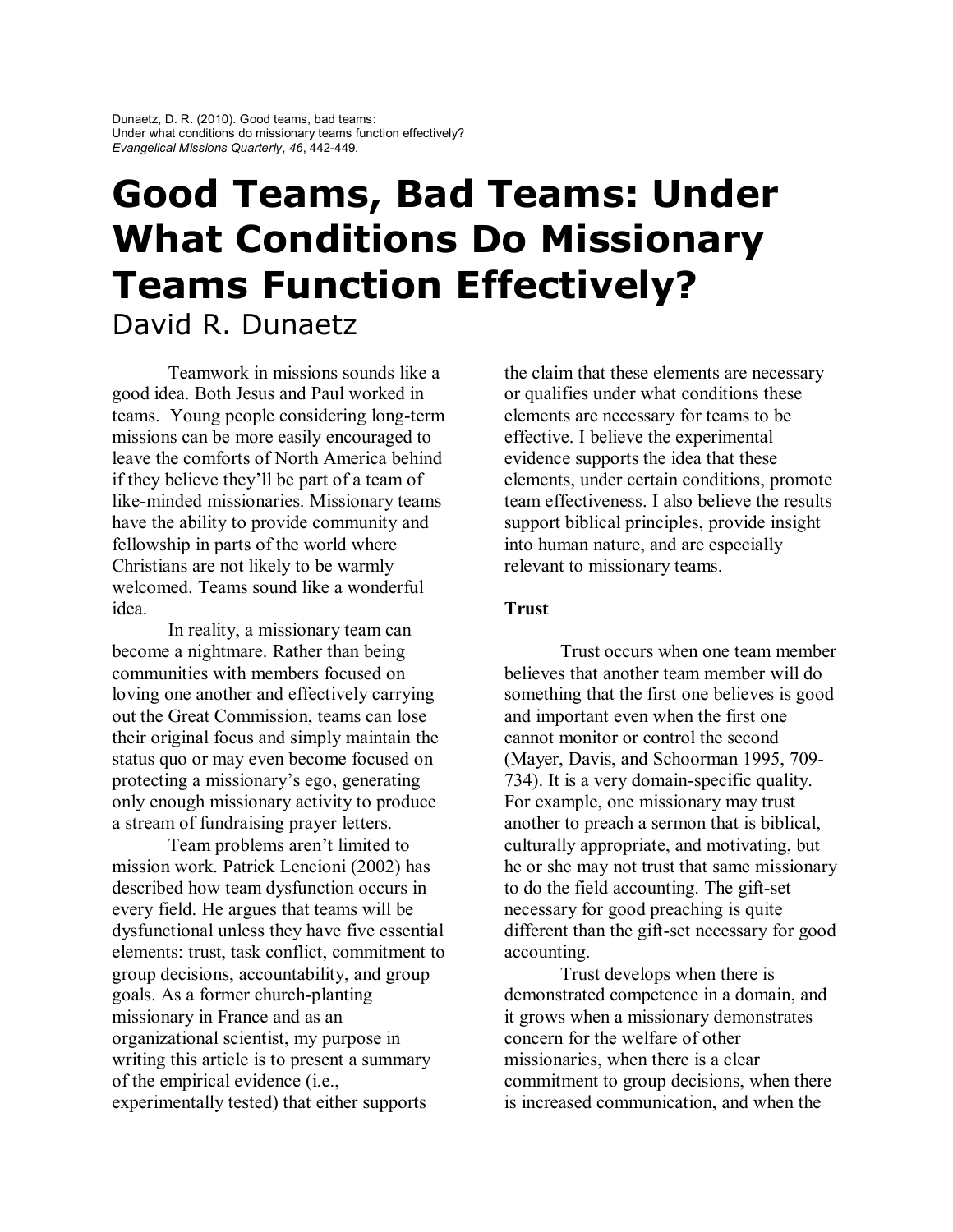missionary demonstrates a willingness to be influenced by other missionaries (Deutsch 1958, 265-279). So if there is enough goodwill expressed and plenty of open communication, a person normally won't be bothered if the team trusts him or her to preach but not to do the accounting for the mission. In general, trust helps groups function more effectively—that is, accomplish what the team is supposed to be accomplishing (Dirks and Ferrin 2001, 450- 467).

But why does trust lead to greater effectiveness? One reason is that trust creates a psychologically safe atmosphere in a team (i.e., people don't believe they will be made to feel bad for mistakes or differences in opinion), which leads to opportunities for "learning behaviors" such as seeking feedback, discussing mistakes, and seeking information from others (Edmonson 1999, 350-383). These learning behaviors permit each missionary to learn how to carry out his or her responsibilities more effectively, enabling the team to better accomplish its goals.

But there is one qualification: missionary teams with high levels of trust aren't always more effective (Dirks 1999, 445-455). Trust is only beneficial when it is accompanied with motivation to accomplish the team's goals. For example, a missionary team may have the specific goal of starting new churches or a broader goal of reaching a people group for Christ. However, if all (or perhaps just some) of the team members are perfectly content to run programs in existing churches, high levels of trust among team members will not help the team accomplish its purpose. In such situations, a high level of trust might actually hinder team effectiveness, since team members may mistakenly believe that good relationships among team members indicate that the team is accomplishing its purpose. High levels of trust may exist in bowling leagues or innercity gangs, but this trust in no way indicates that they are accomplishing God's will.

#### **Task Conflict**

A second element necessary for a good team is *task conflict*, which can be contrasted with *relationship conflict* (de Dreu and Weingart 2003, 741-749). Task conflict occurs when two different ideas are presented as solutions to a problem. If the reasons behind these proposed solutions are presented, each missionary can gain insight into the problem by seeing things from a different perspective. This exchange of information encourages the proposal of new ideas that may be superior to either of the original ideas. For example, if one missionary believes that resources must be used to maintain a ministry and another missionary believes the focus should be on developing new outreach strategies, an exchange of information will enable each team member to better understand the other's concerns and creatively come up with a joint solution that responds to everyone's concerns. Such a solution could be delegating the existing ministry to a nonmissionary or training someone to eventually lead it, solutions which would maintain the present ministry while freeing resources to develop additional outreach.

Relationship conflict, on the other hand, is detrimental to teamwork. This occurs when one team members says or does something that makes another team member feel bad. Relationship conflict would occur in the above example if the missionary who wanted to continue a ministry accused (directly or indirectly) the missionary who wanted to start something new of being reckless, ungodly, or mentally ill. Similarly, if the missionary who wanted to start the new ministry accused the resistant team member of being stubborn, the relationship would be damaged as well. So when there is task conflict, a team functions well by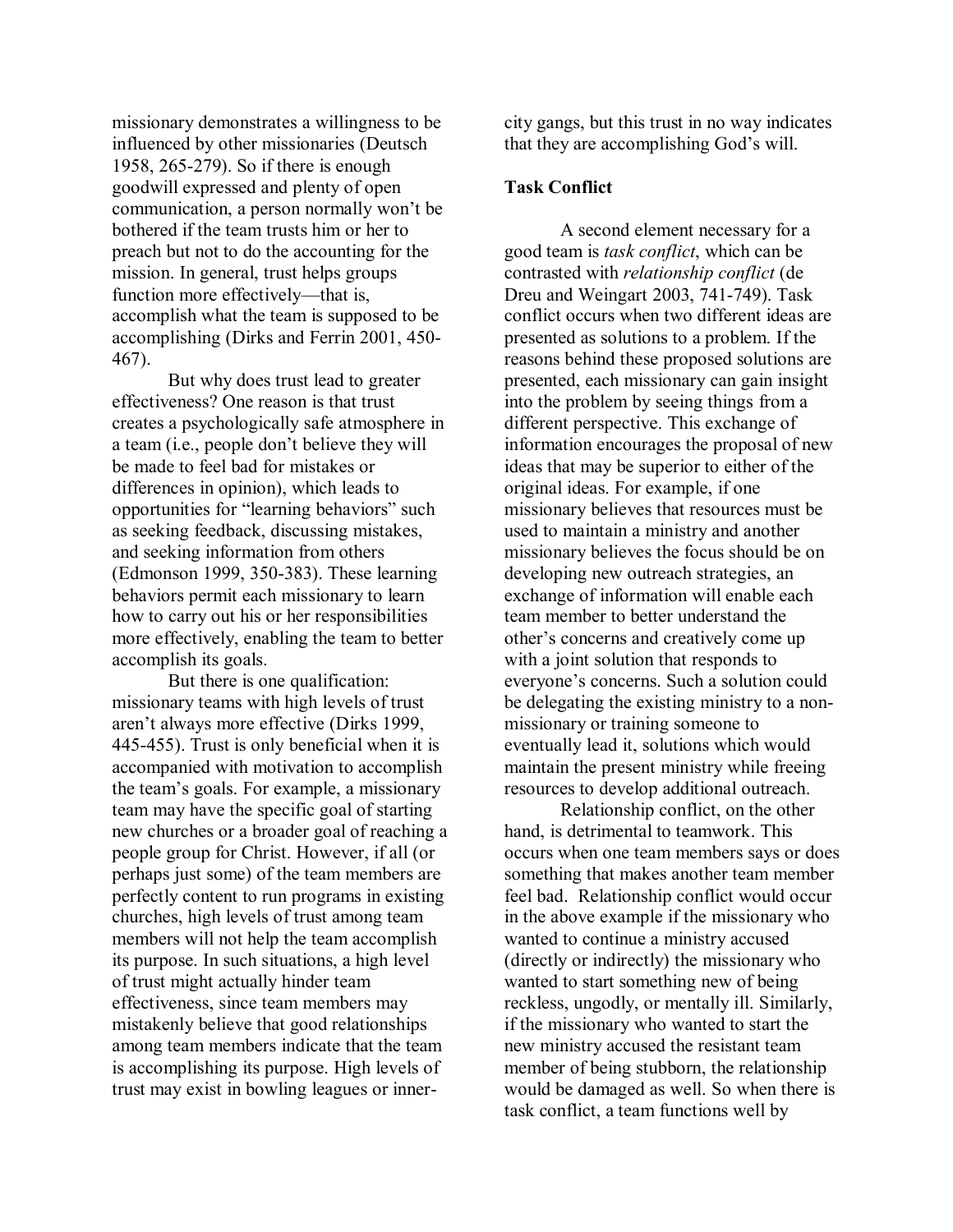developing superior ideas for accomplishing its goal, but when a team experiences relationship conflict, it becomes dysfunctional as relationships are damaged.

Unfortunately, task and relationship conflict are closely related. It is relatively rare for a team to have task conflict without it becoming emotional and damaging the relationships (Jehn 1995, 256-282). Because of this, groups that want to avoid relationship conflict often succumb to *groupthink*, a pattern of consensus seeking when the desire to remain unified or to obtain approval from the team leader becomes more important than generating new ideas for accomplishing the group's goals (Janis 1982, 2-335). Some missionaries may have a hard time distinguishing between groupthink and biblical unity, which comes from a common purpose and set of values (Phil. 2:2-5), not from a set of assumptions that cannot be questioned.

To reduce the risk of task conflict devolving into relationship conflict or groupthink, a team (and especially its leader) should strive to maintain an atmosphere that encourages both healthy relationships and commitment to accomplishing the group's goals in the most effective ways possible. Such an atmosphere includes openness to diverse viewpoints and a willingness to express them. The team, and especially its leader, must create an atmosphere where it is safe to question the status quo by seeking and expressing new ideas. Some teams in secular organizations appoint a "devil's advocate" who is assigned the responsibility of questioning everything the group does. This person is assured that he or she will face no negative consequences for challenging either the status quo or any proposed ideas.

An atmosphere should also exist in a team which prevents *cognitive overload*, the refusal to deal with all of the available information due to time, cognitive, or

emotional limitations (Carnevale and Probst 1998, 1300-1309). A person may go into cognitive overload when there is a lot of information, limited ability to examine the information, or a tendency to get angry when faced with threatening situations. For this reason, it is essential for teams to have leaders who can interpret and integrate large amounts of information quickly and clearly. People who risk going into cognitive overload may appreciate not having to be involved in making some of the group's complex decisions. Certainly, the other group members would appreciate it.

#### **Commitment to Decisions**

A third component of healthy teams is a commitment to the decisions the team makes. When this occurs, they are more likely to implement these decisions in a timely fashion rather than considering them low priority. Commitment to a team decision means that each missionary personally believes that he or she should carry out the responsibilities that are associated with a decision. This benefits a team not only by making implementation of the decision more likely, but also by producing an environment that promotes cooperation rather than competition and by making team members more open to new strategies to accomplish what has been planned (Korsgaard, Schweiger, and Sapienza 1995, 60-84).

There are two primary predictors of commitment to decisions. The first is the quality of decisions. Missionaries will tend to be more committed to a decision if it is wise, if it works, and if it solves more problems than it creates. Perhaps surprisingly, this relationship is only a weak one (Hoffman and Maier 1961, 401-407). High-quality decisions are only slightly more likely to lead to commitment than poor-quality decisions. A far better predictor of commitment to decisions is the degree to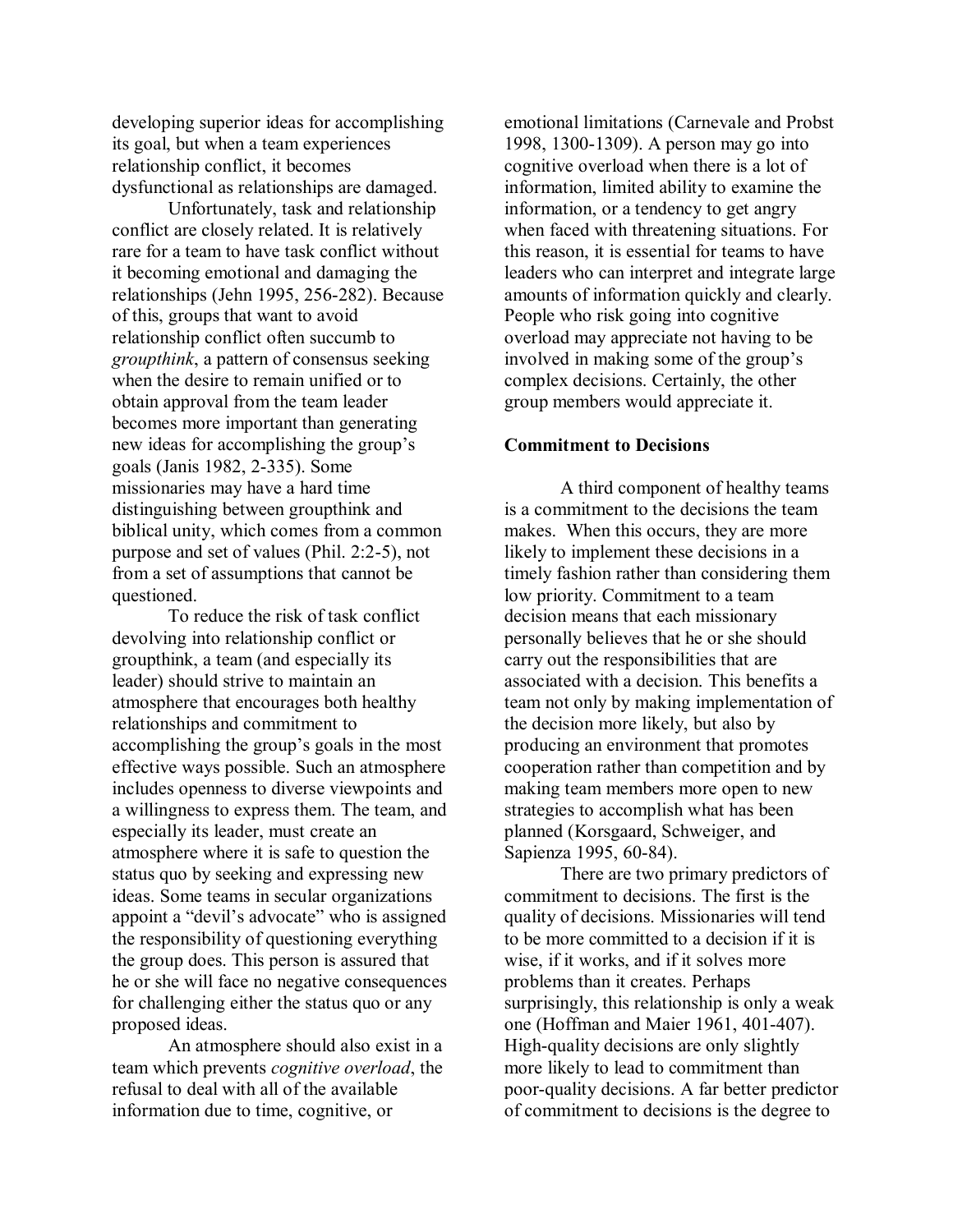which team members believe they have had a voice in the decision-making process (Lind and Tyler 1988, 1-243).

When missionaries believe they have been able to express their concerns and that these concerns have been taken into consideration, commitment to decisions is much higher. Even if the decision doesn't correspond to what they were hoping for, when missionaries believe they have been listened to and their concerns have been recognized as legitimate, they tend to be more committed than if they believe their concerns have been dismissed or if they have been treated unfairly. This means it is essential that a team leader makes sure all team members have the opportunity to express themselves in a safe environment where their concerns will be acknowledged. If missionaries feel that expressing their concerns would bring condemnation, disdain, or even indifference, it is likely these concerns will be not be expressed and that the missionaries' commitment to any decision will be weakened.

#### **Accountability**

Accountability may be defined as the "expectation that one may be called on to justify one's beliefs, feelings, and actions to others" (Lerner and Tetlock 1999, 255). Research has found that this expectation very often makes teams more effective. If we know that we will have to explain to our team why we are planning something, or why we did something, we'll put more effort into forming our plans or carrying them out than if we weren't accountable to the group. Accountability has been found to lead to more thinking through the issues in decision-making situations, to being more consistent in one's judgments, and to a greater willingness to understand other's concerns. These, in turn, lead to better group decisions and group performance (Tetlock and Boettger 1989, 388-398).

However, there are several limitations to accountability. First, if people are held accountable for understanding large amounts of information, it may send them into cognitive overload and actually decrease the quality of their decisions. Team members who are not able to deal with large quantities of information, who are not motivated to do so, or who are easily angered are most likely to go into cognitive overload.

A second limitation to accountability is that it can sometimes lead to groupthink, especially if team members believe it is important to please the team leader. If a person who has authority to hold others accountable expresses his or her opinions before the other team members have thought through the issues, accountability reduces open-mindedness and critical thinking. For example, if a missionary leader says he or she believes that the next ministry location should be in such-and-such a location, and then asks what the others think of other places where the next ministry could be, it is be quite likely that there will be little consideration of other possibilities. If the missionaries are eager to please their leader, they will be motivated to find reasons to support the leader's position, especially if they risk receiving signs of displeasure for not agreeing with him or her.

However, if the team leader asks each team member to present a specific idea for starting a new ministry, along with five reasons for and five reasons against starting such a ministry, deep thinking and examination of the issues is more likely to occur. This process is called *preemptive selfcriticism*, seeking to objectively evaluate one's own ideas in order to refine them and avoid publically defending an inferior solution to a problem. When missionaries preemptively self-criticize, they become more open-minded as they process information more deeply and weigh the pros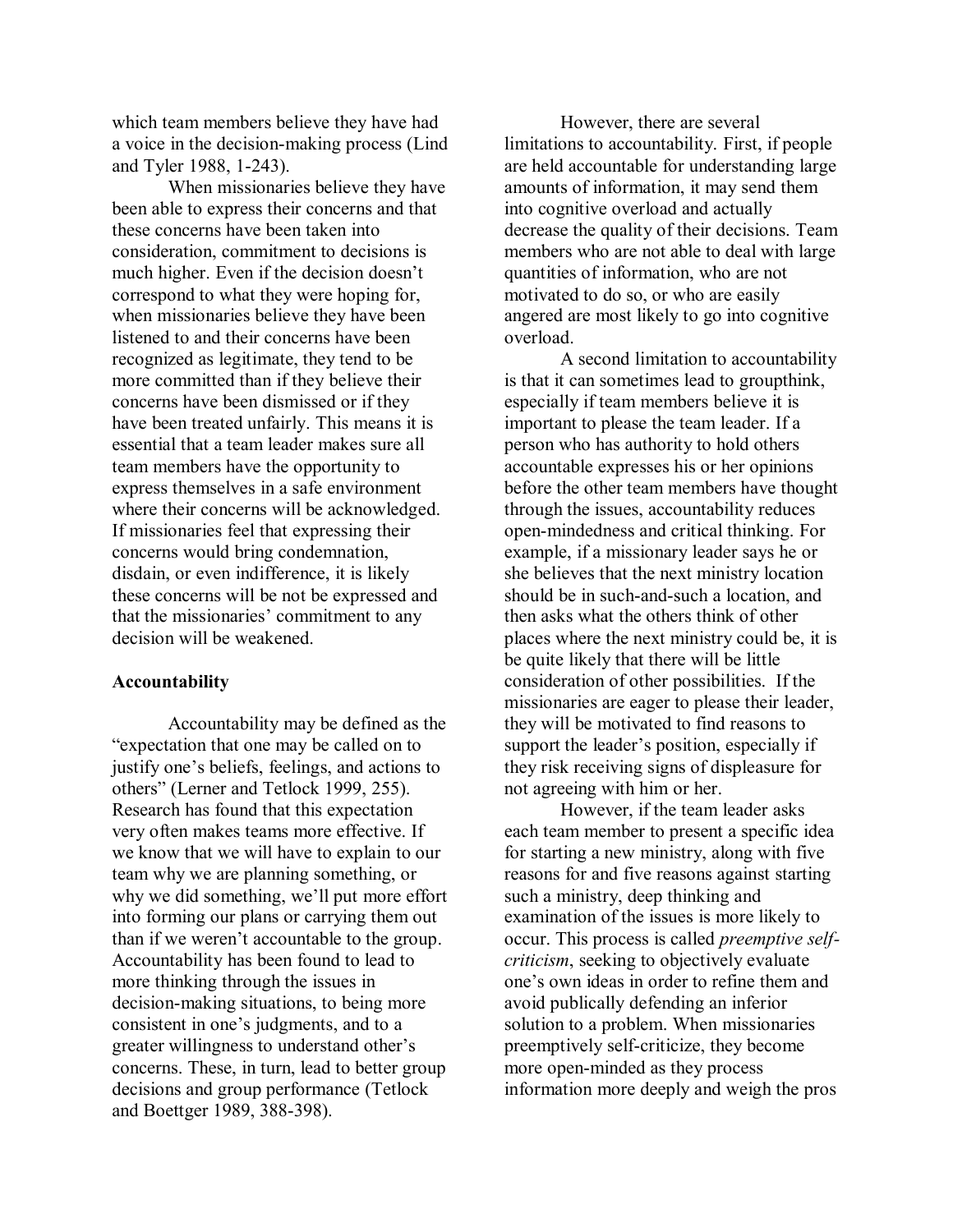and cons of their ideas. This, in turn, leads to more effective missionary teams.

#### **Group Goals**

The fifth and final element of effective teams is group goals. The utility of group goals is perhaps the most widely supported finding concerning group effectiveness in the organizational sciences (Latham 2000, 107-119). Four empirical findings are especially applicable to mission work. The first concerns *specific vs. general goals*. Missionaries in teams which set specific goals (e.g., each team member will telephone ten people this week and explain parts of the gospel to at least two of them) perform better than missionaries in teams which set vague, general goals (e.g., share the gospel).

The second finding concerns the *difficulty of goals*. Among missionaries with the same ability, those in teams that set difficult goals will accomplish more than those in teams which set easy-to-achieve goals. If missionaries are in a team that sets a goal of meeting five new people each week, the missionaries will probably meet more people than if their team had set a goal of meeting two new people each week.

The third finding concerns *praise and encouragement to accomplish one's goals*. If team members know that they will be encouraged and thanked for accomplishing their goals, they are more likely to achieve them. If team members believe that achieving or missing the team goals will have few or no consequences (as is often the case in missions), they will work less hard to reach them. Some may argue that missionaries should be working for God's approval (not the approval of other missionaries), but perhaps God wants to use the feedback of the Christian community as a means of bestowing his approval and blessing.

The fourth finding relating team goals to team performance concerns *cognitive effort*. When a team fixes goals and discusses them, missionaries think more about how to accomplish the goals and come up with better ideas than if the team hadn't set goals. The increased thinking about goals leads to additional motivation to stick with them, even when there are setbacks.

But not all goals are good goals. If the goals are too easy, missionary teams might only exert as much effort as necessary to meet the goals. Goals must also not be too difficult. If a team of missionaries believes they do not have the time, money, or skills to accomplish their goals, discouragement may set in and team performance may go down.

#### **Conclusion**

Throughout the history of the Church, God has used teams of missionaries to spread the gospel. Some teams work well, others don't. Modern organizational research has confirmed that some elements usually contribute to the success of teams. These elements don't always contribute to the success of missionary teams, but under the right conditions they can make most teams more effective. Making sure these elements are present in our teams, accompanied with love and godliness, will make it all the more likely that we will accomplish the task given to missionary teams: to testify to the gospel of God's grace (Acts 20:24).

#### **References**

Carnevale, Peter J. and Tahira M. Probst. 1998. Social Values and Social Conflict in Creative Problem Solving and Categorization." *Journal of Personality and Social Psychology*  74: 1300-1309.